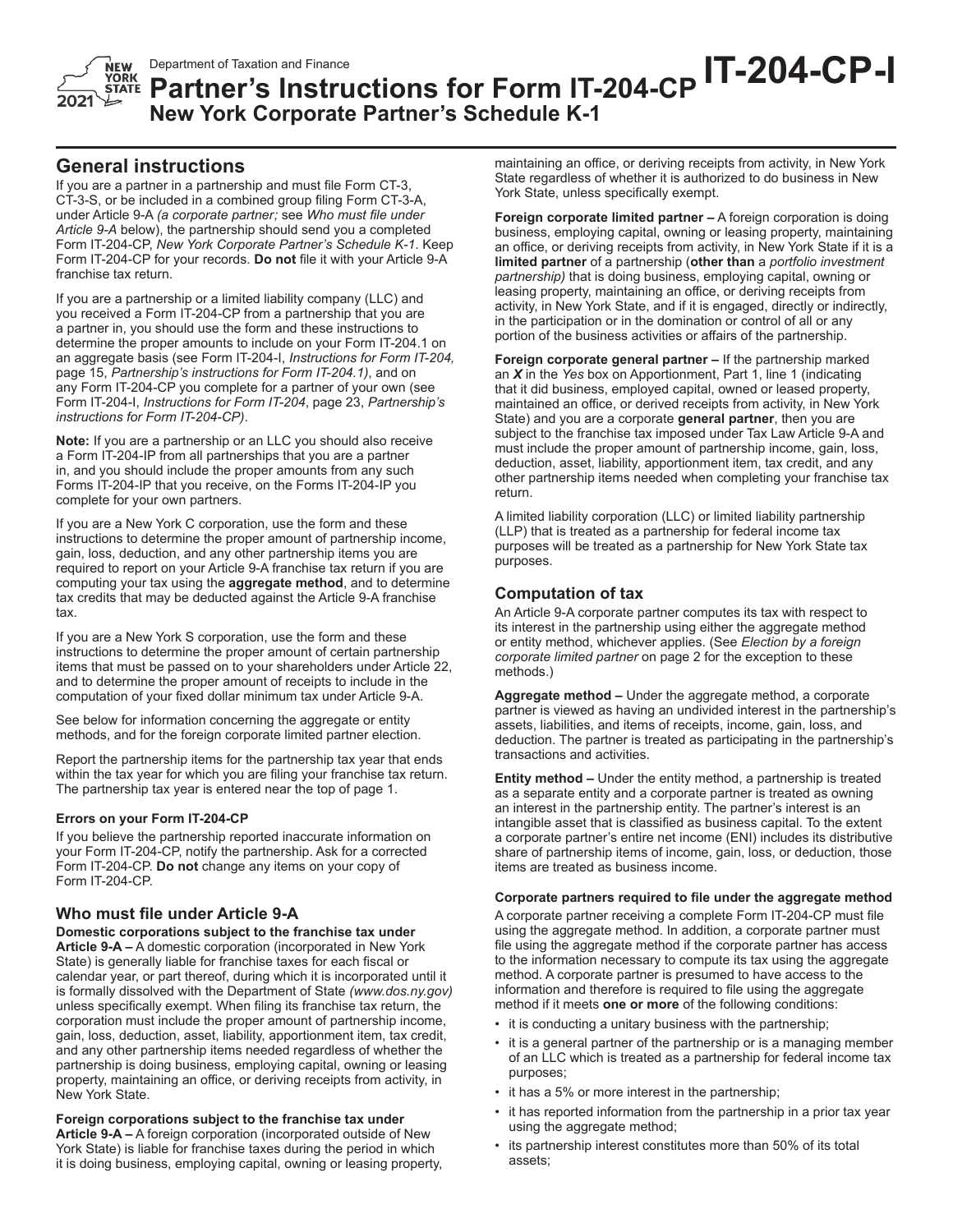- its basis in its interest in the partnership determined under Internal Revenue Code (IRC) section 705 on the last day of the partnership year that ends within or with the taxpayer's tax year is more than \$5 million; or
- any member of its affiliated group has the information necessary to perform such computation.

A corporate partner that does not receive a complete

Form IT-204-CP may file using the entity method **only** if it does **not** meet any of the conditions listed above **and** does not have access (and will not have access within the time period allowed for filing a return with regard to all extensions of time to file) to the information necessary to compute its tax using the aggregate method and certifies these facts to the commissioner.

**Computation of tax under the aggregate method –** The taxpayer's **distributive share** (see IRC section 704) of each partnership item of receipts, income, gain, loss, and deduction and the taxpayer's **proportionate part** of each partnership asset, liability, and partnership activity are included in the computation of the taxpayer's business income base, capital base, and the fixed dollar minimum. These items have the same source and character in the hands of the partner for Article 9-A purposes that the items have for the partner for federal income tax purposes.

**Election by a foreign corporate limited partner –** A foreign corporation that is a limited partner in one or more limited partnerships, that is subject to tax **solely** as a result of the rule stated under *Foreign corporate limited partner* on page 1 and that does not file on a combined basis for Article 9-A purposes, may elect to compute its tax by taking into account **only** its distributive share of each partnership item of receipts, income, gain, loss, and deduction (including any modifications), and its proportionate part of each asset, liability, and partnership activity of the limited partnership.

If the taxpayer meets the criteria to make the election and does not have access to the information necessary to do the computation, the taxpayer may treat its distributive share of the partnership's items of income, gain, loss, and deduction as business income and its interest in the partnership as business capital and may allocate that business income and capital entirely to New York State.

This election may not be made if the limited partnership and corporate group are engaged in a unitary business, wherever conducted.

*Corporate group* means the corporate limited partner itself or, if it is a member of an affiliated group, the corporate limited partner and all other members of such affiliated group.

*Affiliated group* has the same meaning as such term is defined in IRC section 1504 without regard to the exclusions provided for in section 1504(b). However, the term *common parent corporation* is deemed to mean any person as defined in IRC section 7701(a)(1).

# **Specific instructions**

# **Partner's information**

## **Item C**

If the *General partner or LLC member-manager* box is marked, you must use the aggregate method in determining your tax.

# **Item J**

If the *No* box is marked, but after considering all your individual circumstances, you feel you are not required to pay estimated tax, see Form CT-2658-E, *Certificate of Exemption from Partnership Estimated Tax Paid on Behalf of Corporate Partners*, to determine if you qualify to use that form.

## **Item K**

If the partnership made estimated tax payments on your behalf, the dates the estimated tax payments were made, and the amounts, are shown in item K. In the payments section of your corporate franchise tax return, include the total amount of the estimated tax as shown on your Form IT-204-CP.

# **Partner's share of entire net income (ENI) information when the corporate partner's New York filing status is a C corporation**

You must take into account your distributive share of each partnership item of income, gain, loss, and deduction that is included in the computation of ENI. These amounts must be taken into account in determining your business income, investment income, and other exempt income.

You may qualify for a reduced rate of tax on your business income base or capital base, or a reduced fixed dollar minimum tax if you are a qualified New York manufacturer or a qualified emerging technology company (QETC).

You must include your distributive share or proportionate part, as applicable, of partnership items when determining if you qualify as one of the above. For the definitions of small business taxpayer, qualified New York manufacturer, and QETC, see Form CT-3-I, *Instructions for Form CT-3*; or Form CT-3-A-I, *Instructions for Form CT-3-A*, if you are included in a combined group.

## **Line 1 – Total additions**

Include the amount reported to you on your Form CT-225*, New York State Modifications,* Form CT-225-A*, New York State Modifications (for filers of combined franchise tax returns),* or Form CT-225-A/B, *Group Member's Detail Spreadsheet* - *New York State Modifications (for filers of combined franchise tax returns)*, as applicable.

## **Line 2 – Total subtractions**

Include the amount reported to you on your Form CT-225, Form CT-225-A, or Form CT-225-A/B, as applicable.

# **Partner's proportionate part of assets and liabilities**

## **Lines 3 through 9**

Your partnership must report to you the information you need to compute the average value of the items reported on lines 3 through 7 using the frequency basis (quarterly or more frequently) that you are utilizing for valuing such items on your Form CT-3*, General Business Corporation Franchise Tax Return,* or Form CT-3-A*, General Business Corporation Combined Franchise Tax Return*, Part 4 as applicable. Lines 8 and 9 are needed when completing Form CT-3.1, *Investment and Other Exempt Income and Investment Capital*. The amount reported on line 9 must be adjusted to remove those liabilities directly attributable to those assets/investments reported to you on Parts 1, 2, and 3 that represent stock in corporations that you or your combined group is unitary with, stock in a corporation that is included in a combined return with you pursuant to the commonly owned group election, and stock issued by you, as such stock is not investment capital. Any such liabilities removed from line 9 are added to the amount reported to you on line 8 when you are completing Form CT-3.1.

# **Adjustments to amounts reported to you on lines 10 through 31**

**Note:** You may not claim investment capital treatment for stock in corporations that you, or your combined group, are unitary with, stock in corporations included in a combined return with you pursuant to the commonly owned group election, and stock issued by you that your partnership may have reported on Parts 1, 2, and 3. You must treat such stocks as business capital. In addition, you cannot claim investment income treatment for any income from such stocks that may have been reported by your partnership on lines 19 through 22. You must treat such income as business income, unless it meets the definition of other exempt income. If your partnership reported other exempt income to you on lines 16 through 18, such amounts may only be included in your total other exempt income if you, or your combined group, are unitary with the corporation that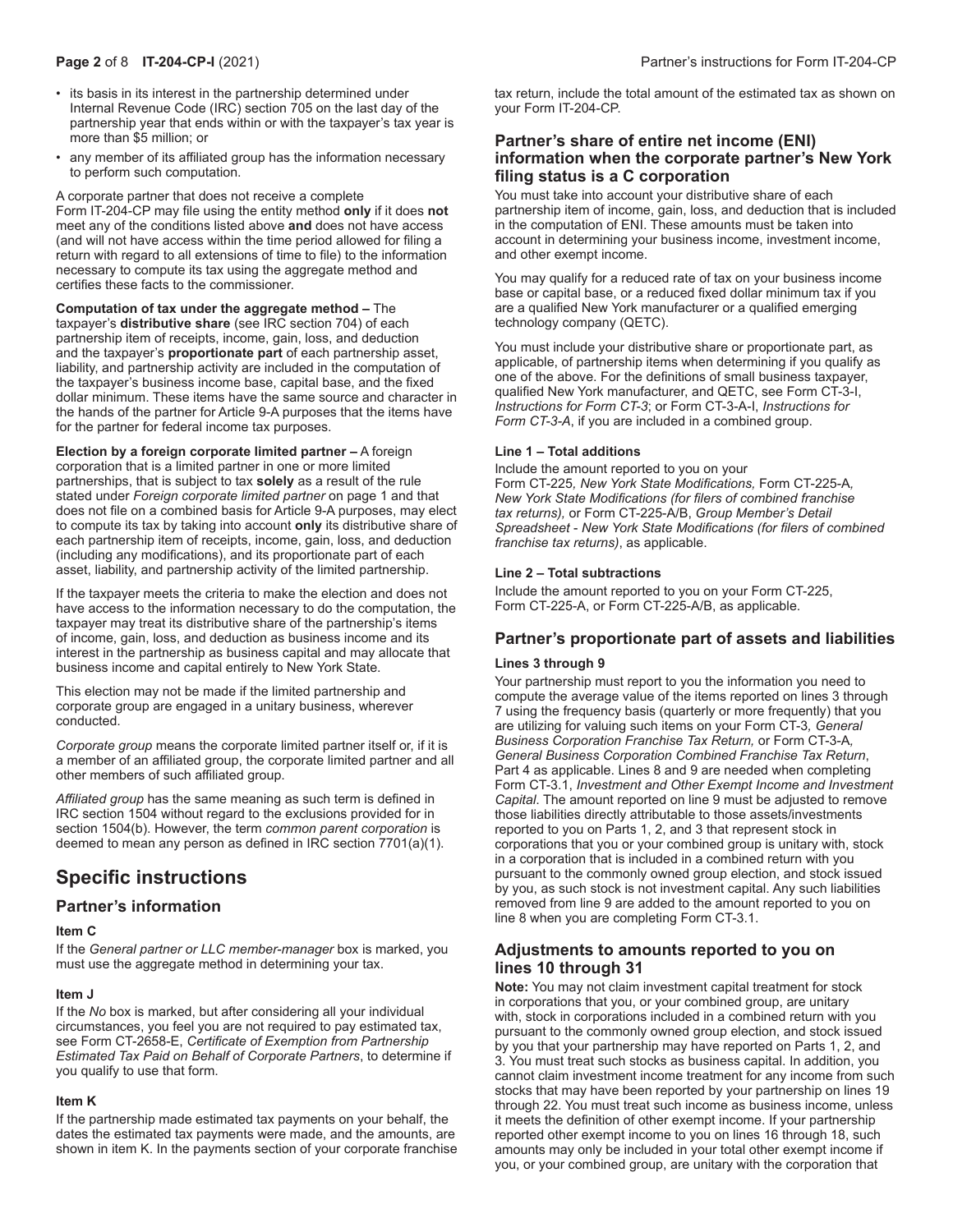# Partner's instructions for Form IT-204-CP **IT-204-CP-I** (2021) **Page 3** of 8

generated such income. If you, or your combined group, are not unitary with the corporation that generated such income, you must treat it as business income. If you are required to reclassify income and capital reported to you by your partnership, you must adjust the amounts reported to you on lines 10 through 31 accordingly.

# **Partner's proportionate part of items related to investment capital under Article 9-A**

# **Lines 10 through 14**

Include the amounts reported to you (but see *Adjustments to amounts reported to you on lines 10 through 31* above) on Form CT-3.1*,* Schedule E, and Schedule F, Part 1, as applicable.

# **Line 15**

Include the amounts reported to you (but see *Adjustments to amounts reported to you on lines 10 through 31* above) on Form CT-3.1, Schedule F, Part 2.

# **Partner's share of items related to investment and other exempt income under Article 9-A**

# **Lines 16 through 22**

Include the amounts reported to you (but see *Adjustments to amounts reported to you on lines 10 through 31* above) on Form CT-3.1, Schedule B, Parts 1 and 2, and Schedule C, Part 1. **Note:** For line 19 amounts reported to you, when netting at the corporate partner or, for corporate partners included in a combined report, the combined level, on Form CT-3.1, losses can only be netted against gains; losses cannot be netted against any other income amounts, such as interest income.

# **Partner's share of items related to interest deductions directly attributable to investment and other exempt income under Article 9-A**

## **Lines 23 through 31**

Include the amounts reported to you (but see *Adjustments to amounts reported to you on lines 10 through 31* above) on Form CT-3.1, Schedule B, Parts 2, 3, and 4, and Schedule C, Part 3.

# **Partner's share and proportionate part of items related to subtraction modification for qualified banks**

# **Lines 32 through 33b**

For line 32, include the amount reported to you on Form CT-3.2, *Subtraction Modification for Qualified Banks*, Schedule C. For lines 33 through 33b, include the amounts reported to you on Form CT-3.2, Schedule E.

You may also need to include on Form CT-3.2, Schedule E, the amount reported to you on line 3 (total assets).

# **Partner's share and proportionate part of items related to manufacturing**

## **Lines 34, 35, and 35a**

The amounts reported to you on lines 34, 35, and 35a are included when making the determination if you are a qualified New York manufacturer.

# **Partner's share of New York modifications** *(for New*

*York S corporate partners only)*

# **Lines 36 through 39**

Include the amount reported to you of these addition and subtraction modifications (that must be passed through to your shareholders) on Form CT-225.

## **Lines 40 through 43**

Include the amount reported to you of these addition and subtraction modifications (that must be passed through to your shareholders) on Form CT-34-SH*, New York S Corporation Shareholders' Information Schedule*.

# **Partner's share of income, deductions, etc.**

You must include the amount reported to you of each partnership item of receipt, income, gain, loss, and deduction in the computation of your business income base (which includes federal taxable income). Each partnership item of receipt, income, gain, loss and deduction has the same source and character in the hands of the partner for Article 9-A purposes as such items have for the partner for federal income tax purposes. Include the appropriate amounts listed on lines 44 through 60 when calculating your federal taxable income on your corporate franchise tax return.

# **Partner's credit information**

The Form IT-204-CP provided to you by your partnership lists your distributive share of any credits, credit components, credit factors, recapture of credits, and other information reported by the partnership during the tax year. You need this information when completing your corporate franchise tax return.

# **Part 1 – Flow-through credit bases and information**

# **Lines 61, 62, and 63 – Brownfield redevelopment tax credit**

Include the amounts reported on lines 61, 62, and 63, column A, on the appropriate lines of Form CT-611, *Claim for Brownfield Redevelopment Tax Credit, for Qualified Sites Accepted into the Brownfield Cleanup Program Prior to June 23, 2008*; or the amounts from column B on Form CT-611.1, *Claim for Brownfield Redevelopment Tax Credit, for Qualified Sites Accepted into the Brownfield Cleanup Program on or After June 23, 2008, and prior to July 1, 2015;* or the amounts from column C on the appropriate line of Form CT-611.2, *Claim for Brownfield Redevelopment Tax Credit, for Qualified Sites Accepted into the Brownfield Cleanup Program on or After July 1, 2015.*

# **Lines 66, 67, and 68 – QEZE tax reduction credit**

Enter the QEZE employment increase factor, QEZE zone allocation factor, and QEZE benefit period factor reported on lines 66, 67, and 68 on the appropriate lines of Form CT-604-CP, *Claim for QEZE Credit for Real Property Taxes and QEZE Tax Reduction Credit for Corporate Partners*.

## **Line 69 through 72 – Excelsior jobs program tax credit**

Include the excelsior jobs program tax credit components reported on lines 69 through 72 on the appropriate lines of Form CT-607, *Claim for Excelsior Jobs Program Tax Credit*.

# **Lines 73 through 76 – Farmers' school tax credit**

Include the acres of qualified agricultural property, acres of qualified conservation property, eligible school district property taxes paid, and acres of qualified property converted to nonqualified use reported on lines 73 through 76 on the appropriate lines of Form CT-47, *Claim for Farmers' School Tax Credit*.

## **Other flow-through credit bases and information**

## **Lines 77a through 77f**

If the partnership entered code 212, include your proportionate part of the investment tax credit base (excluding R&D property) on Form CT-46, *Claim for Investment Tax Credit*.

If the partnership entered code 218, include your proportionate part of the R&D investment tax credit base on Form CT-46.

If the partnership is a shareholder of a C corporation that has a special gross income from farming election, information regarding the election is reported on lines 77a through 77f. You will need this information to complete your Form CT-47. Enter the amounts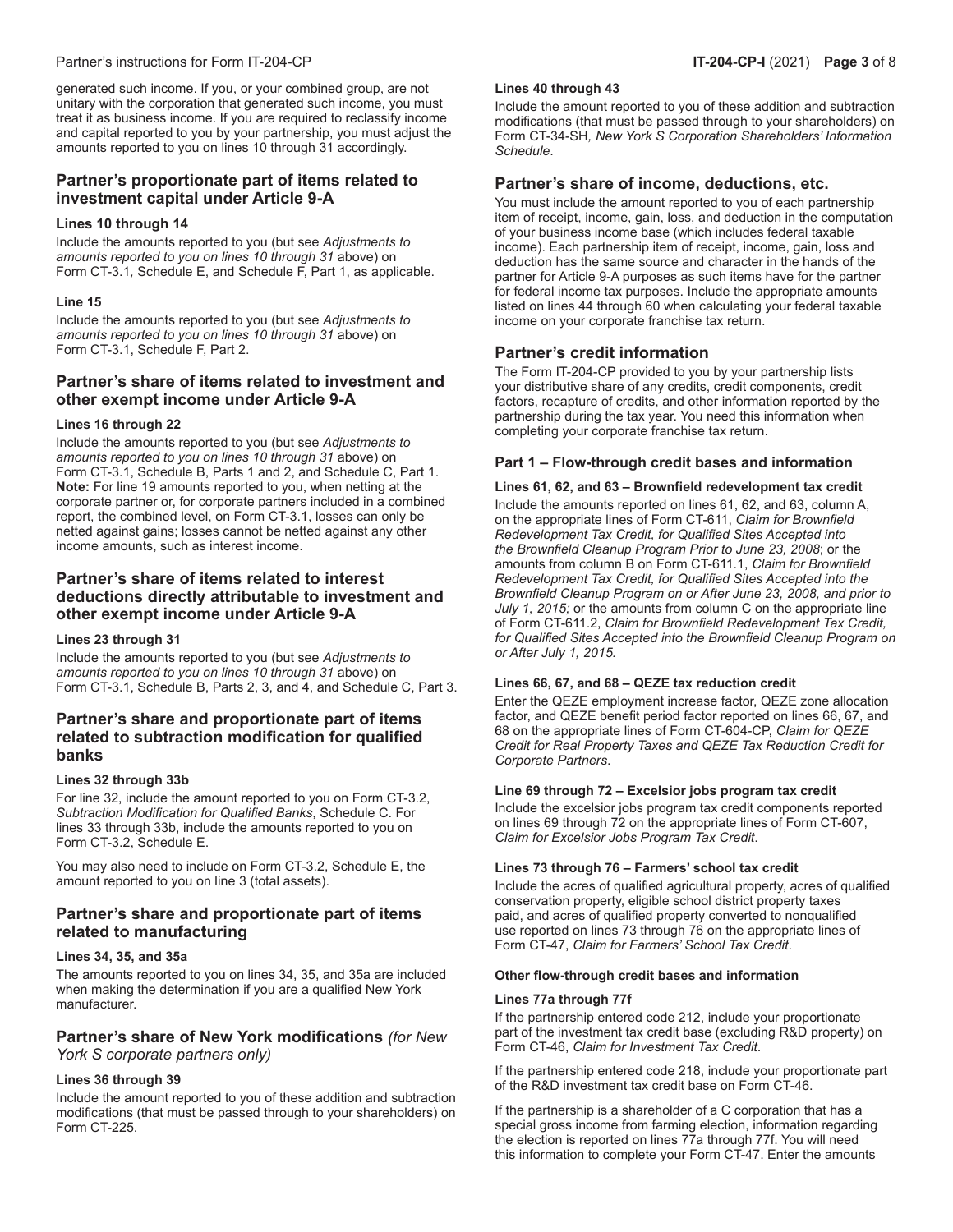**Page 4** of 8 **IT-204-CP-I** (2021) Partner's instructions for Form IT-204-CP

reported on lines 77a through 77f on the appropriate Worksheets A, B, and D in Form CT-47-I, *Instructions for Form CT-47*.

- Code **148** Distributive share of entire net income amount
- Code **146** Distributive share of principal payments paid on farm indebtedness
- Code **149** Distributive share of gross income
- Code **147** Distributive share of gross income from farming

If the partnership reported the following codes, enter the amounts on the corresponding lines of Form CT-633.

Code **633** – Jobs tax credit component

Code **B33** – Investment tax credit component

Code **C33** – Training tax credit component

Code **D33** – Real property tax credit component

# **Lines 77g through 77l**

If the following codes are reported on lines 77g through 77I, when filing your Form(s) CT-604-CP, transfer the factors reported on lines 77g through 77I to the appropriate lines of Form CT-604-CP.

Code **CFI** – Employment increase factor

Code **CF2** – Zone allocation factor

Code **CF3** – Benefit period factor

If the following codes are reported on these lines, when filing your Form(s) CT-638, *START-UP NY Tax Elimination Credit,* transfer the information reported on these lines to the appropriate lines on Form CT-638.

Code **SN1** – Certificate number

Code **SN2** – Year of business tax benefit period

Code **SN3** – Area allocation factor

# **Part 2 – Flow-through credits, addbacks, and recaptures**

## **Lines 78 and 79**

For those credits, addback of credits, and recaptures not specifically listed on Form IT-204-CP, the partnership provides you with the code and your distributive share of each of these items. You **must** complete a separate credit form reporting your distributive share of the credit, credit components, credit factors, and recapture of credit for each credit listed. See the chart at the end of these instructions for a list of the codes for the credits, addback of credits, and recapture amounts entered on lines 78 and 79.

# **Part 3 – START-UP NY tax elimination credit information**

**Lines 80, 81, and 82 –** Include the information from these lines on the appropriate lines of Form CT-638.

Your partnership **must** supply you with a separate statement indicating the name(s) of the sponsoring campus, university, or college.

**Be sure to submit all applicable credit forms with your franchise tax return.** For more information on the reporting of credits, see the instructions for the particular credit form you are filing.

# **Partner's share of apportionment and Metropolitan Commuter Transportation District (MCTD) information**

# **Part 1**

**Line 1 –** If the partnership marked an *X* in the *Yes* box indicating that it did business, employed capital, owned or leased property,

maintained an office, or derived receipts from activity, in New York State, then you must file a corporate franchise tax return.

If you are using the aggregate method you must include your distributive share of the partnership's receipts within and outside of New York State when computing your apportionment.

If you are a foreign corporate limited partner that makes the election as discussed on page 2 use **only** your distributive share of the partnership's receipts within and outside of New York State when computing your apportionment.

**Line 2 –** If the partnership marked an *X* in the *Yes* box indicating that it did business, employed capital, owned or leased property, maintained an office, or derived receipts from activity, in the MCTD, then you must file Form CT-3-M and pay a metropolitan transportation business tax (MTA surcharge) on business done in the Metropolitan Transportation Authority region. New York S corporations are not subject to the MCTD tax surcharge.

If you are using the aggregate method, you must include your distributive share of the partnership's receipts and payroll within both the MCTD and New York State, and your distributive share or proportionate part of the partnership's property within both the MCTD and New York State when computing your MCTD allocation percentage.

If you are a foreign corporate limited partner that makes the election as discussed on page 2, use **only** your distributive share of the partnership's receipts and payroll within both the MCTD and New York State, and **only** your distributive share or proportionate part of the partnership's property within both the MCTD and New York State when computing your MCTD allocation percentage.

# **Property**

If you are required to calculate an MCTD allocation percentage, you must include your distributive share or proportionate part of the partnership's real and tangible personal property, owned or rented, **within** the MCTD and your distributive share or proportionate part of the partnership's real and tangible personal property, owned or rented, **within** New York State during the applicable partnership year.

**Applicable partnership year –** means any tax year of the partnership ending within or with the tax year of the partner.

Use the adjusted basis used for federal income tax purposes to value real and tangible personal property owned. However, you may make a one-time, revocable election to value real and tangible personal property at fair market value (FMV). You must make this election on or before the due date (or extended due date) for filing your franchise tax return for your first tax year.

#### **Inter-entity rented real or tangible personal property between the partnership and the corporate partner**

The amount of rented real or tangible personal property reported to you by the partnership does **not** include your distributive share of the partnership's rental expense for property you rented **to** the partnership. The partnership was already instructed to eliminate these inter-entity rental expenses when preparing Form IT-204-CP.

If you have leased or rented real or tangible personal property **from** the partnership, include **both** your proportionate part of such property and eight times the amount of rental expense that is deemed to have been paid to the other partners for such property. The amount of rental expense deemed paid to other partners is your total rental expense paid to the partnership less your distributive share of the partnership's rental income from such property.

# **Part 2**

## **Receipts**

In calculating a New York State receipts factor for purposes of apportionment, you must include your distributive share of the partnership's business receipts **within** New York State and your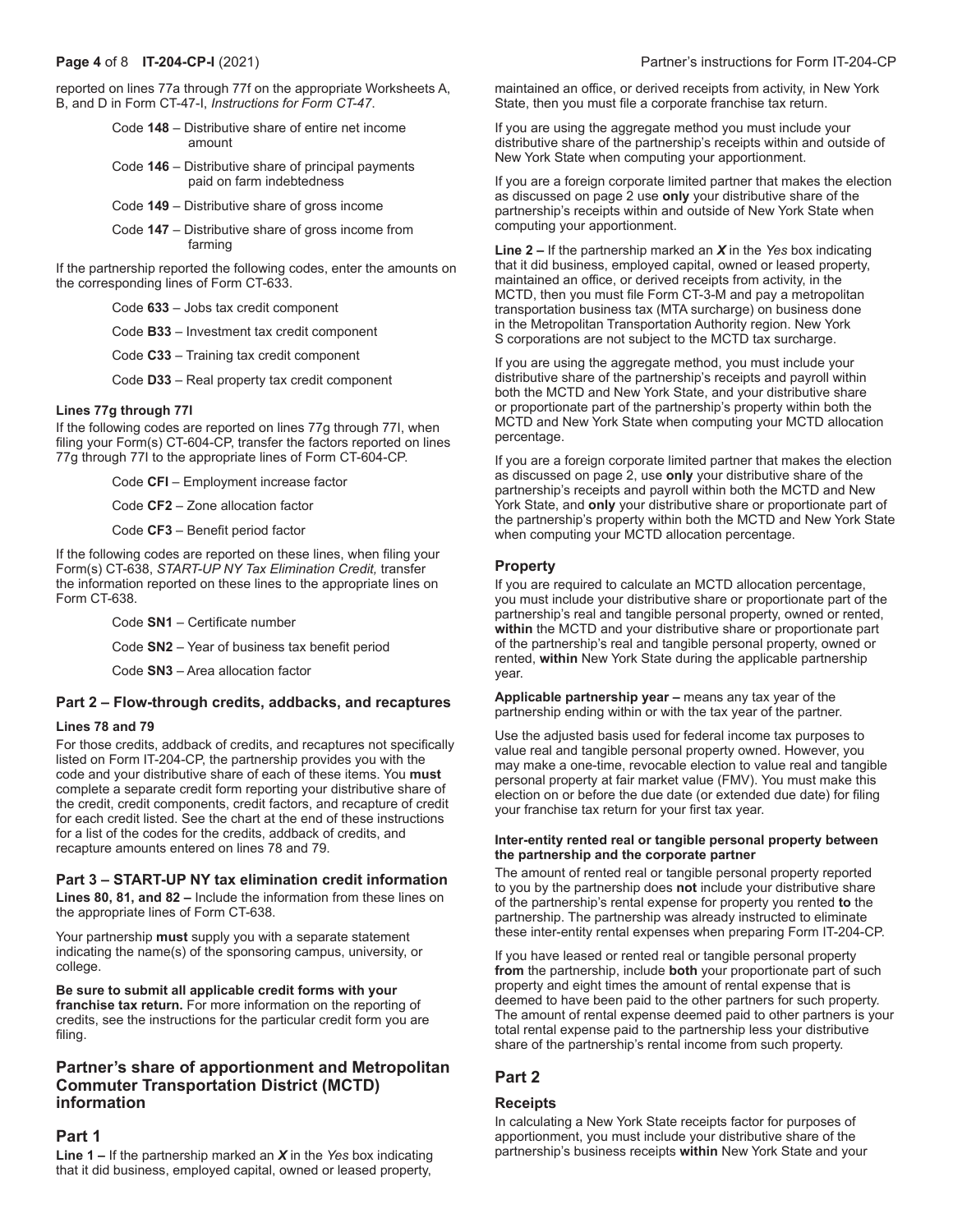#### Partner's instructions for Form IT-204-CP **IT-204-CP-I** (2021) **Page 5** of 8

distributive share of the partnership's business receipts **within and outside** of New York State during the applicable partnership year.

If you are required to calculate an MCTD allocation percentage, you must include your distributive share of the partnership's business receipts **within** the MCTD and your distributive share of the partnership's business receipts **within** New York State during the applicable partnership year.

For receipts sourced by a fraction, you must include your distributive share or proportionate part of any partnership amounts when computing such fractions. Netting and sourcing rules under Section 210-A necessitate certain information to be reported to you by type of "other" financial instruments or by type of receipt. Thus, for certain receipts, the partnership must supply a separate statement to you providing the information you need to properly source and net receipts or to compute, at your level, the fraction that you will use to source receipts to New York State. For certain receipts the partnership uses lines 56 through 77 to provide information to you that is necessary for sourcing.

For certain types of receipts reported in Apportionment, Part 2 your partnership can simply pass through to you your share of the partnership's amounts of MCTD, New York State, and Everywhere receipts so that you can include such shares in the corresponding columns and lines of Form CT-3, CT-3-S, or CT-3-A.

For the remaining lines in Apportionment, Part 2, follow the special instructions below.

For many lines, either of columns A (MCTD), B (New York State), or C (Everywhere) is shaded. In certain instances, your partnership must supply you with a statement providing the partnership amounts you need, as for example for lines 29 through 30c. In other instances, you do not need partnership amounts for the shaded column(s). Examples of this are lines where you will, at **your** level, multiply your Everywhere receipts by 8% to determine your NYS receipts. For these lines you must include your share of the partnership receipts when determining the Everywhere amount to multiply by 8%.

**Note:** For these 8% lines, column A (MCTD) amount is 90% of the column B (New York State) amount.

For certain lines it is possible that your partnership will report your share amounts as a negative number (shown using a minus (-) sign). These are lines on which partnership **net** amounts (either net gain/loss or net income/expense) must be reported to you. You must include the negative amount when determining, at **your** level, if you have an overall negative amount that must be limited to zero on your Form CT-3, CT-3-S, or CT-3-A. These are lines 3, 10, 12, 16, 18, 20, 21, 23, 24, 26, 27, 30 through 30c, 30e, 30f, and 61 through 71.

For certain lines your partnership must report to you your share of the partnership's New York State and Everywhere *gross proceeds* from the sales being reported on such lines. You must include this share in the numerator and the denominator, as applicable, of your *gross proceeds* fraction, determined at **your** level, for each such line. These are lines 10, 12, 21, and 24. As the sourcing for these lines are done at **your** level, the partnership only reports its Everywhere net gain, or loss, on these lines. The *gross proceeds* amounts are reported to you on lines 56 through 59. See Form CT-3-I or CT-3-A-I, Part 6 Worksheet A instructions or Form CT-3-S, Part 3, Worksheet A instructions.

For certain types of financial instruments, the partnership has marked a box to inform you that the partnership has marked to market under IRC sections 475 or 1256 any of the financial instruments within that type. For those types of financial instruments for which a box is marked, you must also mark the box that appears for that same type of financial instrument on your Form CT-3, CT-3-S, or Form CT-3-A. If the box above line 29 next to *Section 210-A.5(a)(2)(H)* is marked, your partnership must supply you with a statement indicating, for **each type** of "other" financial instruments, whether or not the partnership marked to market under IRC sections 475 or 1256 **any** "other" financial instruments of **that** type. If the box above line 29 next to *Section 210-A.5(a)(2)(G)*

is marked, your partnership must supply you with a statement indicating if the partnership marked to market under IRC sections 475 or 1256 **any** stock that is business capital, and **also** indicating if the partnership marked to market under IRC sections 475 or 1256 **any** partnership interest in a widely held or publicly traded partnership.

For information regarding **types** of financial instruments, qualified financial instrument (QFI) determination, and the 8% fixed percentage method election, see Form CT-3-I or CT-3-A-I, Part 6, line 8 instructions, or Form CT-3-S-I, Part 3, line 8 instructions.

For certain lines, the partnership must supply a separate statement to you providing the information you need to compute, at **your** level, a fraction that will be used to source receipts to New York State. These are lines 42, 43, 45, 46, and 48 through 52. As the sourcing for these lines are done at **your** level, the partnership only reports its Everywhere amount on these lines.

#### **Inter-entity receipts between the partnership and the corporate partner**

The amount of business receipts reported to you by the partnership does **not** include your distributive share of the partnership's business receipts from sales **to** you. The partnership was already instructed to eliminate these inter-entity receipts when preparing Form IT-204-CP.

If you have receipts from sales **to** the partnership, reduce gross receipts from your sales to the partnership by your distributive share of such purchases by the partnership.

**Line 7 –** The partnership is reporting to you MCTD, New York State, and Everywhere amounts sourced using, at the **partnership** level, either of hierarchy methods 1 or 2 for receipts from the sale, licensing, or granting access to digital products. Include the amounts the partnership reported to you on this line in the corresponding columns on Form CT-3 or CT-3-A, Part 6, line 7; or Form CT-3-S, Part 3, line 7. Also see line 7a below.

**Line 7a –** The partnership is reporting to you MCTD, New York State, and Everywhere amounts sourced using, at the **partnership** level, either of hierarchy methods 3 or 4 for receipts from the sale, licensing, or granting access to digital products. The partnership must provide you with a statement breaking down this line's receipts being reported to you by hierarchy method (either 3 or 4) and digital product, for each column. If you do **not** have any additional digital receipts from the **same** digital product that you are also sourcing using hierarchy methods 3 or 4, include the amounts the partnership reported to you on this line in the corresponding columns on Form CT-3 or CT-3-A, Part 6, line 7; or Form CT-3-S, Part 3, line 7. However, if you have additional digital receipts from the **same** digital product that you cannot source using hierarchy methods 1 or 2, you will need only the Everywhere amount and you must recompute the MCTD and New York State amounts at **your** level to be included in the corresponding columns on Form CT-3 or CT-3-A, Part 6, line 7; or Form CT-3-S, Part 3, line 7. In such instances, when recomputing the New York State amounts at **your** level, you must use the apportionment fractions described in hierarchy methods 3 or 4, whichever applies to the particular digital receipt you are sourcing. When computing such apportionment fractions you must include your distributive share of all applicable partnership receipts.

**Line 11 –** The partnership is reporting to you MCTD, New York State, and Everywhere amounts. However, if the financial instruments described on this line are determined to be of a type that are QFIs, **and** you made the 8% fixed percentage method election on your Form CT-3, CT-3-S, or CT-3-A, you will need only the Everywhere amount.

**Lines 17 and 18 –** The partnership is reporting to you 100% of your distributive share of the partnership's receipts constituting interest from, and net gains from sales of, debt instruments issued by other states and their political subdivisions. If the financial instruments described on these lines are determined to be of a type that are QFIs, **and** you made the 8% fixed percentage method election on your Form CT-3, CT-3-S, or CT-3-A, include these amounts in the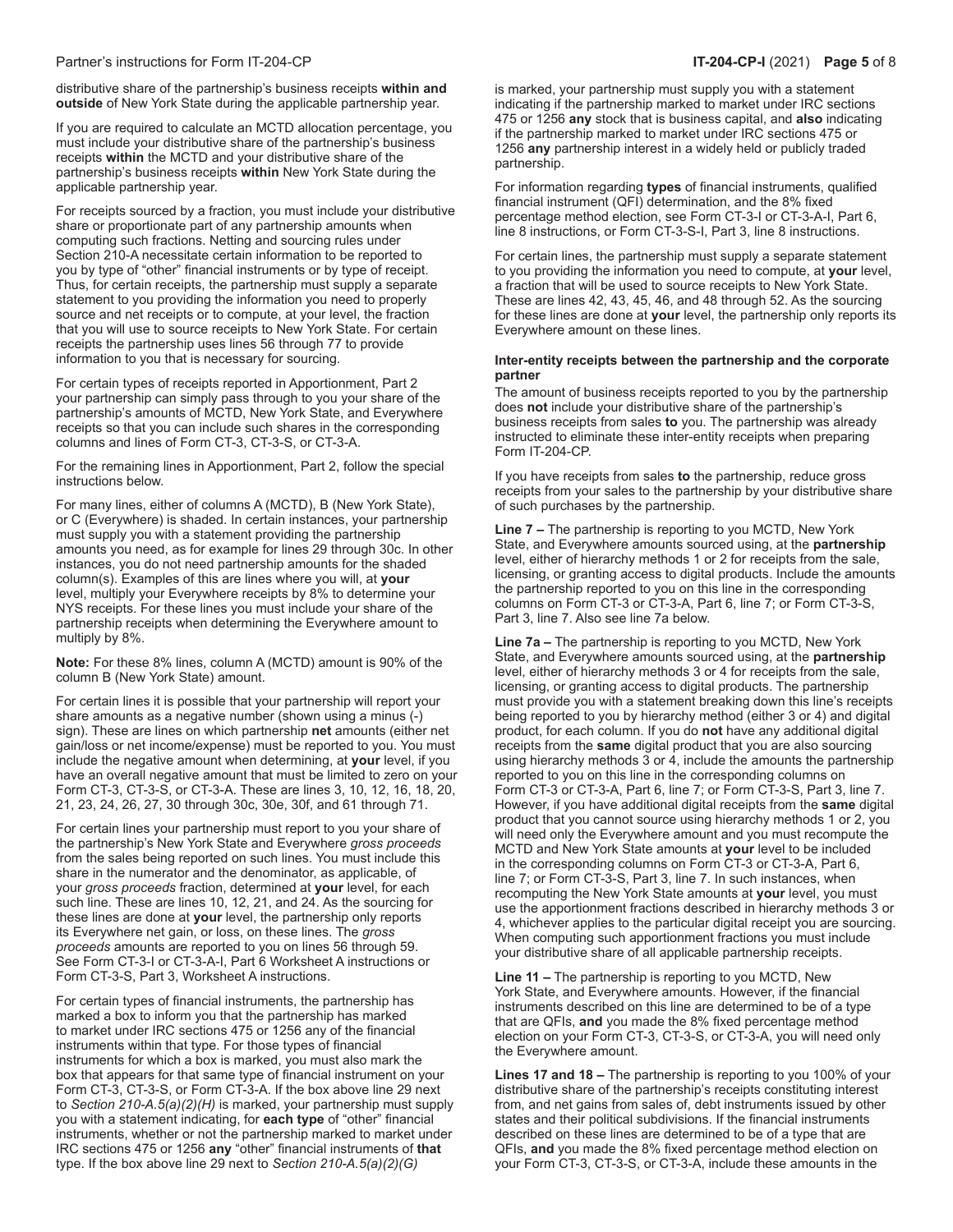Everywhere column, and include 8% of these amounts in the New York State column, on the corresponding lines on Forms CT-3 or CT-3-A, Part 6, or Form CT-3-S , Part 3. If you did **not** make the 8% fixed percentage method election on your Form CT-3, CT-3-S, or CT-3-A, or if the financial instruments are **not** determined to be of a type that are QFIs, you **must** include 50% of the amounts reported to you on these lines in the Everywhere column, and include 0% of these amounts in the New York State column, on the corresponding lines on Form CT-3 or CT-3-A, Part 6, or Form CT-3-S, Part 3.

**Line 22 –** The partnership is reporting to you MCTD, New York State, and Everywhere amounts. However, if the financial instruments described on this line are determined to be of a type that are QFIs, **and** you made the 8% fixed percentage method election on your Form CT-3, CT-3-S, or CT-3-A, you will need only the Everywhere amount.

**Line 25 –** Your partnership has reported to you on lines 72 through 77 the amounts you need to complete this line on your Form CT-3, CT-3-S, or CT-3-A.

**Line 27 –** Your partnership is reporting to you on this line your share of the partnership amount of its Everywhere **net** income from sales of physical commodities. Your overall **net** income from sales of physical commodities is multiplied by a fraction in which you must include, when determining the numerator and the denominator of such fraction, your share of the partnership's New York State and Everywhere **receipts** from the partnership's sales of physical commodities, as such shares are being reported to you on line 60.

**Line 28 –** Your partnership has reported to you on lines 61 through 71 the amounts you need to complete this line on your Form CT-3, CT-3-S, or CT-3-A.

**Line 29 –** The partnership must supply you with a statement reporting to you MCTD, New York State, and Everywhere amounts. However, if a type of "other" financial instruments reported is determined to be QFIs, **and** you made the 8% fixed percentage method election on your Form CT-3, CT-3-S, or CT-3-A, you will need only the Everywhere amount for such type of other financial instruments**.**

**Lines 30 through 30f –** See Form CT-3-I or CT-3-A-I, Part 6, Worksheet B instructions, or Form CT-3-S-I, Part 3, Worksheet B instructions, as well as the specific line instructions below.

**Line 30 –** The partnership must supply you with a statement reporting to you MCTD, New York State, and Everywhere amounts. However, if a type of "other" financial instruments reported is determined to be QFIs, **and** you made the 8% fixed percentage method election on your Form CT-3, CT-3-S, or CT-3-A, you will need only the Everywhere amount for such type of other financial instruments.

**Line 30b –** The partnership must supply you with a statement reporting to you MCTD, New York State, and Everywhere amounts. However, if a type of "other" financial instruments reported is determined to be QFIs, **and** you made the 8% fixed percentage method election on your Form CT-3, CT-3-S, or CT-3-A, you will need only the Everywhere amount for such type of other financial instruments.

**Line 48 –** The partnership must supply on a separate statement to you the information you need to compute, at **your** level, the *Worksheet for Part 6, line 48*, in Form CT-3-I or CT-3-A-I, or the *Worksheet for Part 3, line 48*, in Form CT-3-S-I.

**Line 53 –** The partnership is reporting to you MCTD, New York State, and Everywhere amounts sourced using, at the **partnership** level, either of hierarchy methods 1 or 2 for receipts from other services or activities not specified. Include the amounts the partnership reported to you on this line in the corresponding columns on Form CT-3 or CT-3-A, Part 6, line 53; or Form CT-3-S, Part 3, line 53. Also see line 53a below.

**Line 53a –** The partnership is reporting to you MCTD, New York State, and Everywhere amounts sourced using, at the **partnership** level, either of hierarchy methods 3 or 4 for receipts from other

services/activities not specified. The partnership must provide you with a statement breaking down this line's receipts being reported to you by hierarchy method (either 3 or 4) and type of receipt, for each column. If you do **not** have any additional receipts from other services/activities of the **same** type that you are also sourcing using hierarchy methods 3 or 4, include the amounts the partnership reported to you on this line in the corresponding columns on Form CT-3 or CT-3-A, Part 6, line 53; or on Form CT-3-S, Part 3, line 53. However, if you have additional receipts from other services/activities of the **same** type that you cannot source using hierarchy methods 1 or 2, you will need only the Everywhere amount and you must recompute the MCTD and New York State amounts at **your** level to be included in the corresponding columns on Form CT-3 or CT-3-A, Part 6, line 53; or on Form CT-3-S, Part 3, line 53. In such instances, when recomputing the New York State amounts at **your** level, you must use the apportionment fractions described in hierarchy methods 3 or 4, whichever applies to the particular receipts from other services/activities you are sourcing. When computing such apportionment fractions you must include your distributive share of all applicable partnership receipts.

# **Payroll**

**Line 54 –** If you are required to calculate an MCTD allocation percentage, you must include your distributive share of the wages, salaries, and other personal service compensation paid by the partnership to its employees (**except** employees of the partnership having partnership-wide authority or having responsibility for an entire division of the partnership) **within** the MCTD and your distributive share of the wages, salaries, and other personal service compensation paid by the partnership to its employees (**except** employees of the partnership having partnership-wide authority or having responsibility for an entire division of the partnership) **within**  New York State during the applicable partnership year, as these amounts are being reported to you on this line.

## **Line 55 – Number of employees**

A small business corporation may claim certain tax benefits if it meets certain requirements. To determine if you qualify as a small business corporation, you must take into account your proportionate part of the number of employees of the partnership located **within**  New York State, as such part is being reported to you on this line.

# **Marked to market net gain or loss from deemed sales**

**Line 61 through 71 – Marked to market –** The amounts reported on lines 61 through 71 are needed for the computation of marked to market net gains under Section 210-A.5(a)(2)(J), which are reported on Form CT-3 or CT-3-A, Part 6, line 28, or Form CT-3-S, Part 3, line 28, and which are computed as per Form CT-3-I, CT-3-A-I, or CT-3-S-I, *Worksheet C - Marked to market (MTM) net gains for line 28*. A corporate partner (if the corporate partner files Form CT-3 or CT-3-S), or a combined group (if the corporate partner is a member of a combined group filing Form CT-3-A), must follow Form CT-3-I or CT-3-A-I, Part 6, line 28 instructions, or Form CT-3-S-I, Part 3, line 28 instructions, including the Worksheet C instructions, to compute marked to market net gains, and the amounts reported on lines 61 through 71, or on any line 71 statements, must be included in this computation.

# **Items related to repurchase agreements and securities borrowing/lending agreements**

**Lines 72 through 77 – Repurchase agreements –** The amounts reported on lines 72 through 77 are needed for the computation of *interest income from reverse repurchase and securities borrowing agreements* under Section 210-A.5(a)(2)(E), which is reported on Form CT-3 or CT-3-A, Part 6, line 25, or Form CT-3-S, Part 3, line 25. A corporate partner (if the corporate partner files Form CT-3 or CT-3-S), or a combined group (if the corporate partner is a member of a combined group filing Form CT-3-A), must follow Form CT-3-I or CT-3-A-I, Part 6, line 25 instructions, or Form CT-3-S-I, Part 3, line 25 instructions, to compute *interest income from reverse repurchase and securities borrowing*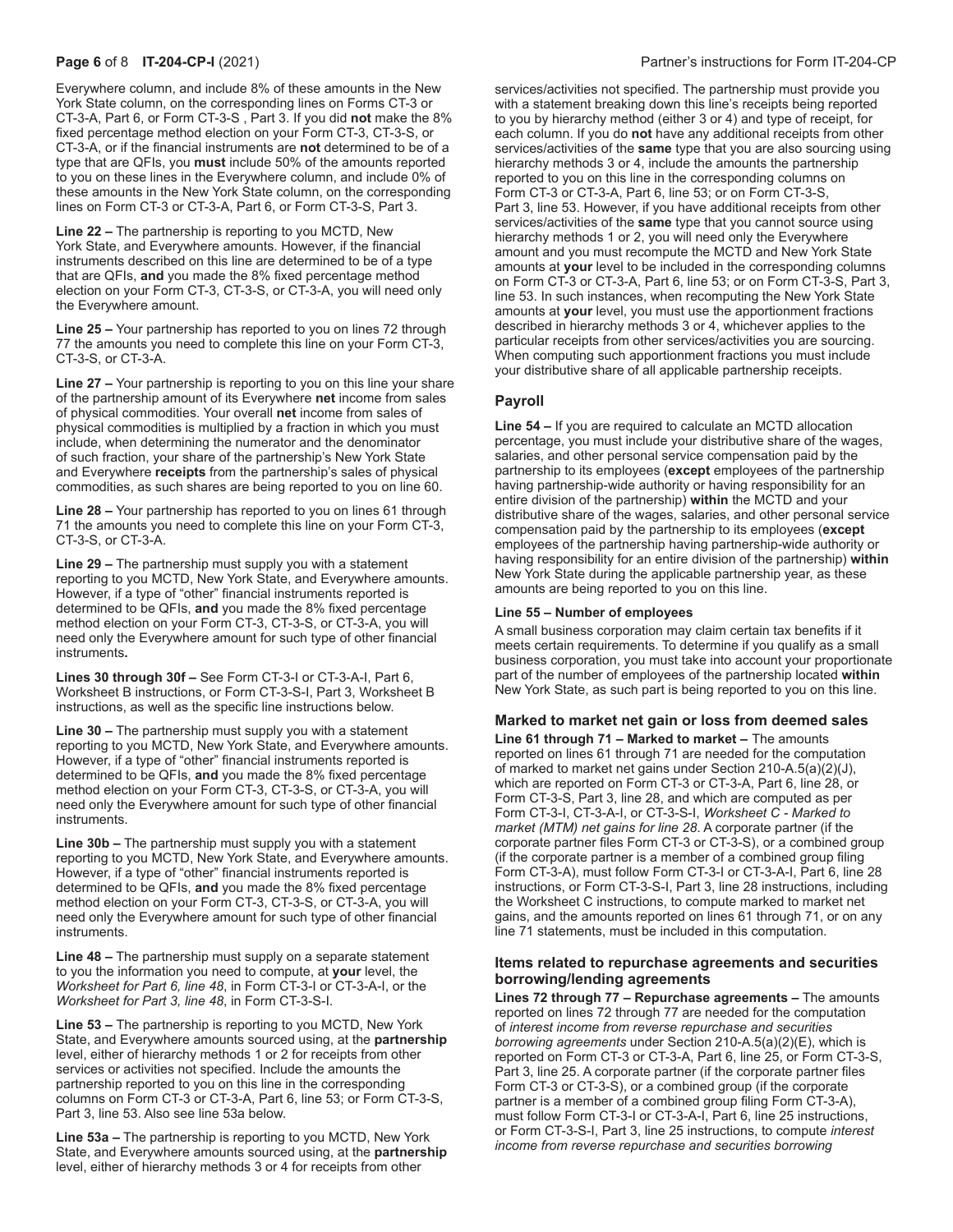*agreements*, and the amounts reported on lines 72 through 77 must be **included** in this computation.

# **Partner's share of New York adjustments due to decoupling from the IRC**

The Form IT-204-CP provided to you by your partnership lists your distributive share of any adjustments made as a result of changes made to the IRC after March 1, 2020. You must use these amounts to recompute any federal amounts impacted by New York's decoupling of these changes.

These addition and subtraction adjustments are separate from the addition and subtraction modifications reported on Form CT-225.

If your partnership adjusted its excess business interest expense or excess taxable income as a result of decoupling from IRC §163(j), it must supply you with a statement indicating your distributive share of these adjustments.

**S corporation partners:** For information on reporting these adjustments when filing your franchise tax return, see Form CT-34-SH-I, *Instructions for Form CT-34-SH*.

# **Lines 78 and 79 – Other flow-through credits, addbacks, and recaptures**

| Code<br>number                | Name of credit, addback, or recapture                                                                                                                                                                      | <b>Form</b><br>number      |
|-------------------------------|------------------------------------------------------------------------------------------------------------------------------------------------------------------------------------------------------------|----------------------------|
| 163                           | EZ investment tax credit (and employment incentive credit) Addback on early dispositions                                                                                                                   | CT-603                     |
| 165                           | FSI EZ investment tax credit (and employment incentive credit) Addback on early dispositions                                                                                                               | CT-605                     |
| 166<br>166                    | <b>QEZE credit for real property taxes</b><br>Addback                                                                                                                                                      | CT-604-CP<br>CT-604-CP     |
| 169                           | Brownfield redevelopment tax credit addback                                                                                                                                                                | CT-611.2                   |
| 170                           | Brownfield redevelopment tax credit addback                                                                                                                                                                | CT-611.1                   |
| 171                           | Brownfield redevelopment tax credit addback                                                                                                                                                                | CT-611                     |
| 172<br>172                    | Brownfield credit for real property taxes<br>Addback for real property taxes                                                                                                                               | CT-612<br>CT-612           |
| 173<br>173                    | Brownfield credit for environmental remediation insurance<br>Addback for environmental remediation insurance                                                                                               | CT-613<br>CT-613           |
| 212<br>212                    | Investment credit (and employment incentive credit)<br>Addback on early dispositions                                                                                                                       | CT-46<br>CT-46             |
| 236                           | Taxicabs and livery service vehicles accessible to persons with disabilities credit<br>(For costs incurred on or after January 1, 2011)                                                                    | CT-236                     |
| 238<br>238                    | Rehabilitation of historic properties credit<br>Addback                                                                                                                                                    | CT-238<br>CT-238           |
| 248<br><b>B48</b><br>C48      | Empire State film production credit (current tax year credit)<br>Empire State film production credit (second year credit)<br>Empire State film production credit (third year credit)                       | CT-248<br>CT-248<br>CT-248 |
| 249                           | Long-term care insurance credit                                                                                                                                                                            | CT-249                     |
| 250                           | <b>Defibrillator credit</b>                                                                                                                                                                                | CT-250                     |
| 251                           | <b>Employment of persons with disabilities credit</b>                                                                                                                                                      | CT-41                      |
| 252                           | FSI investment tax credit (and employment incentive credit) Addback on early dispositions                                                                                                                  | <b>CT-44</b>               |
| 253                           | Alternative fuels credit addback on early dispositions                                                                                                                                                     | CT-40                      |
| 256                           | Special additional mortgage recording tax credit                                                                                                                                                           | CT-43                      |
| 301                           | <b>Clean heating fuel credit</b>                                                                                                                                                                           | CT-241                     |
| 302                           | <b>Conservation easement credit</b>                                                                                                                                                                        | CT-242                     |
| 355                           | <b>Empire State commercial production credit</b>                                                                                                                                                           | CT-246                     |
| 356<br>B56<br>C <sub>56</sub> | <b>Empire State film post-production credit (current tax year credit)</b><br>Empire State film post-production credit (second year credit)<br>Empire State film post-production credit (third year credit) | CT-261<br>CT-261<br>CT-261 |
| 607                           | Excelsior jobs program tax credit addback                                                                                                                                                                  | CT-607                     |
| 621                           | <b>QETC employment credit</b>                                                                                                                                                                              | DTF-621                    |
| 622<br>622                    | <b>QETC capital tax credit</b><br>Addback on early dispositions                                                                                                                                            | DTF-622<br>DTF-622         |
| 624<br>626                    | Low-income housing credit<br>Addback                                                                                                                                                                       | DTF-624<br>DTF-626         |
| 631                           | Security officer training credit                                                                                                                                                                           | CT-631                     |
| 633                           | Economic transformation and facility redevelopment program credit<br>Addback                                                                                                                               | CT-633                     |
|                               |                                                                                                                                                                                                            |                            |